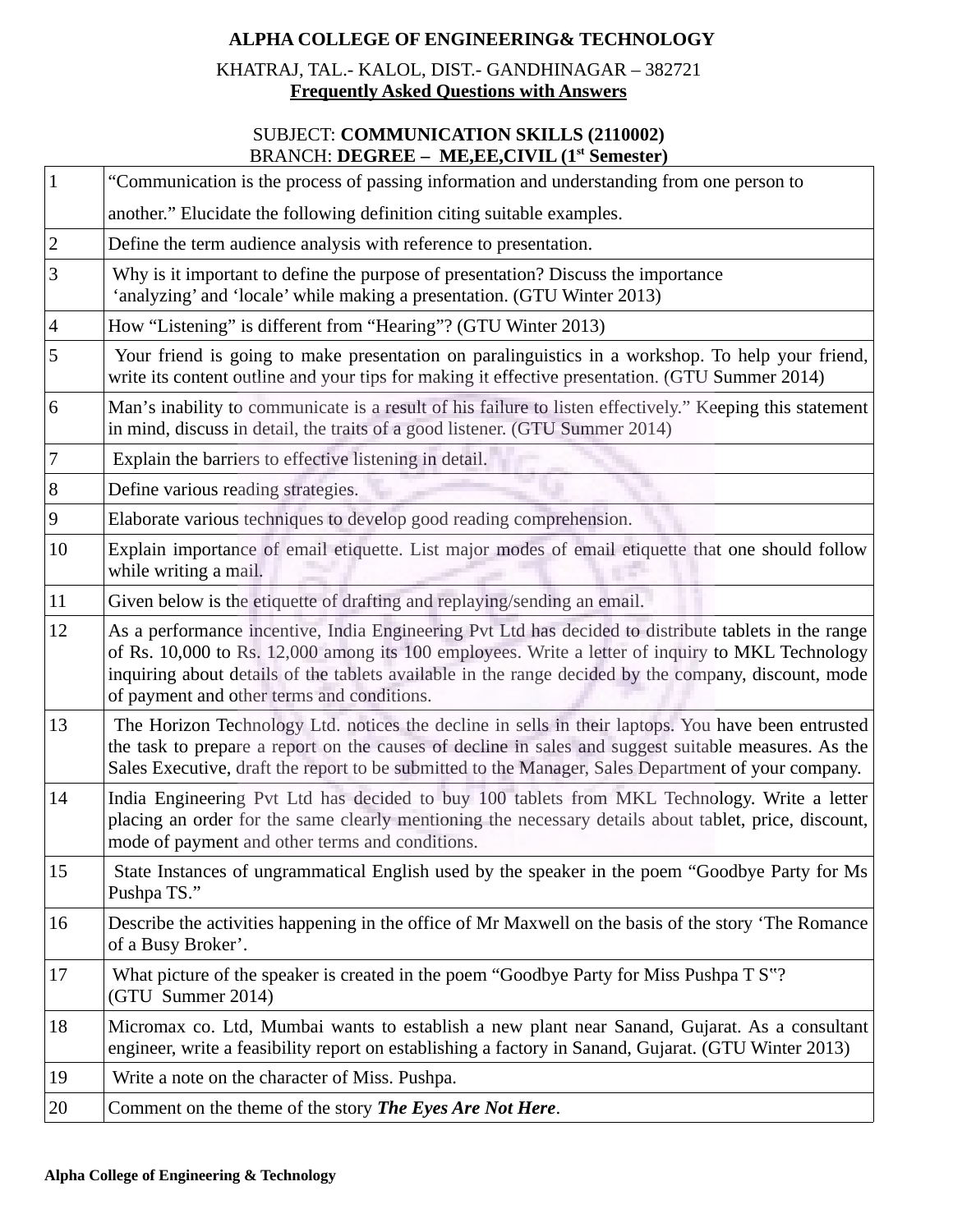#### **ALPHA COLLEGE OF ENGINEERING& TECHNOLOGY**

KHATRAJ, TAL.- KALOL, DIST.- GANDHINAGAR – 382721

#### **Frequently Asked Questions with Answers**

# SUBJECT: **COMMUNICATION SKILLS (2110002)** SEMESTER: **I** BRANCH: **DEGREE – ME,EE,CIVIL**

# **1. "Communication is the process of passing information and understanding from one person to another." Elucidate the following definition citing suitable examples.**

Communication is a systematic attempt to share human experiences, thoughts, ideas, information and knowledge with one or more than one person. Accordingly, "Communication is the process of passing information and understanding from one person to another."

#### **The process of communication is follows:**



#### **Encoding**

The process of transforming abstract ideas or thoughts into commonly accepted human language is known as encoding. If one wants to communicate the idea of danger, then the word danger can be used, the colour red can be used, or a loud sound can be used.

#### **Message**

The encoded idea is termed as message. An idea is an abstract whereas message is the physical output from abstract idea. A message can be any information, ideas, feelings and events.

#### **Medium/Channel**

The sender selects an appropriate medium or channel for successful transmission of the message. Medium can be understood as method or mode of communication. It can be verbal or non-verbal. Verbal includes oral or written communication whereas non-verbal includes signs, gestures, body language etc.

#### **Noise**

When you communicate, you desire that the message received should be the same as the message sent. But you might notice that this isn't always the case. It happens due to the presence of Noise. Noise is defined as any unplanned interference in the communication environment, which causes hindrances in the transmission of the message. Familiar example of noise is noise in telephone lines or network problem. In written communication illegible handwriting can be termed as noise.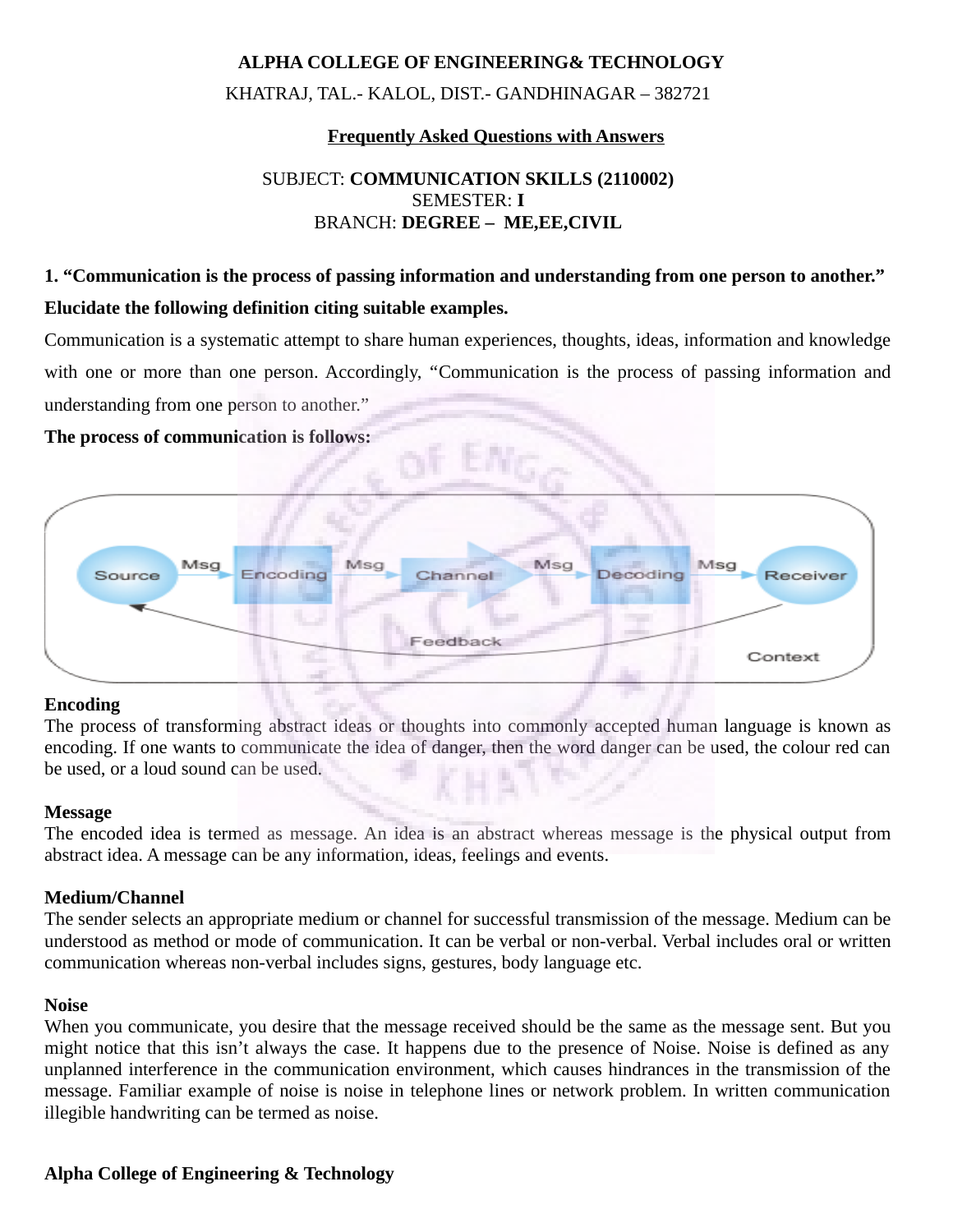# **Decoding**

Decoding is the reverse of encoding. The process of interpretation of message is called as decoding. The process of decoding depends upon 'communicative competence' and 'linguistic competence' of receiver. Effective decoding is very important for successful communication as any misinterpretation of a message leads towards confusion or misunderstanding.

## **Response/ Feedback**

Feedback is the action or reaction of the receiver to the message. It helps the sender to know that the message was received and understood.

#### **2. Define the term audience analysis with reference to presentation.**

All audience has one thing in common. They are receiving end of your communication. They may be your friends, foes, clients, colleagues, sometimes unfamiliar faces. The nature of your audience has a direct impact on the strategy you devise for your presentation. Hence it is necessary to have some prior knowledge of audience's characteristics. If you are going to speak before an unknown group, ask host or the organizer for help in analyzing the audience.

While analyzing your audience you need to analyze following aspects:

**A**nalysis - Who are they? How many will be there? **U**nderstanding - What is their knowledge of the subject? **Demographics - What is their age, sex, educational background? I** interest - Why are they there? Who asked them to be there? **Environment - Where will I stand? Can they all see & hear me? N**eeds - What are their needs? What are your needs as the speaker? **C**ustomized - What specific needs do you need to address?

Try to analyze your audience in terms of their interests, likes, dislikes, determine their level of knowledge, their attitude towards you, be aware of the gender of the group and consider the size and composition of the audience. All these factors are important because you will be gearing the style and content of the speech to your audience's background, needs, interest and attitudes. If you analyze your audience and their reactions in advance you will be able to structure your presentation and adapt your style to help them to feel comfortable.

# 3. **Why is it important to define the purpose of presentation? Discuss the importance 'analyzing' and 'locale' while making a presentation. (GTU Winter 2013)**

The purpose of your presentation not only decides the content and style but also affects the amount of audience interaction. For instance, when your purpose is to provide information or to analyze a situation you and the audience generally interact in a limited manner. On the other hand, when your purpose is to persuade people to take a particular action or to collaborate with them in solving a problem, or making a decision, the interaction would be more. You generally begin with providing the fact and figures that increase your audience understanding of the subject; you might also offer arguments in defense of certain conclusion and recommendations. Depending on your purpose – to inform, to analyze or to persuade – you should be flexible enough to adjust to new input and unexpected audience reactions.

# **ANALYSING LOCALE**

In addition to an overall understanding of the audience you need to find out about the locale. Every location has its unique physical environment. You may present in magnificently large auditoriums or oppressively small conference rooms. Know the physical settings; find out whether you will have a podium or a table, whether you will have a public address system and so on. Also pay attention to the physical conditions confronting your audience such as seating arrangements, room temperature and lighting. Have they been seated on hard metal chairs for an hour in freezing room? Or is the lighting too powerful to render your slide presentation ineffective?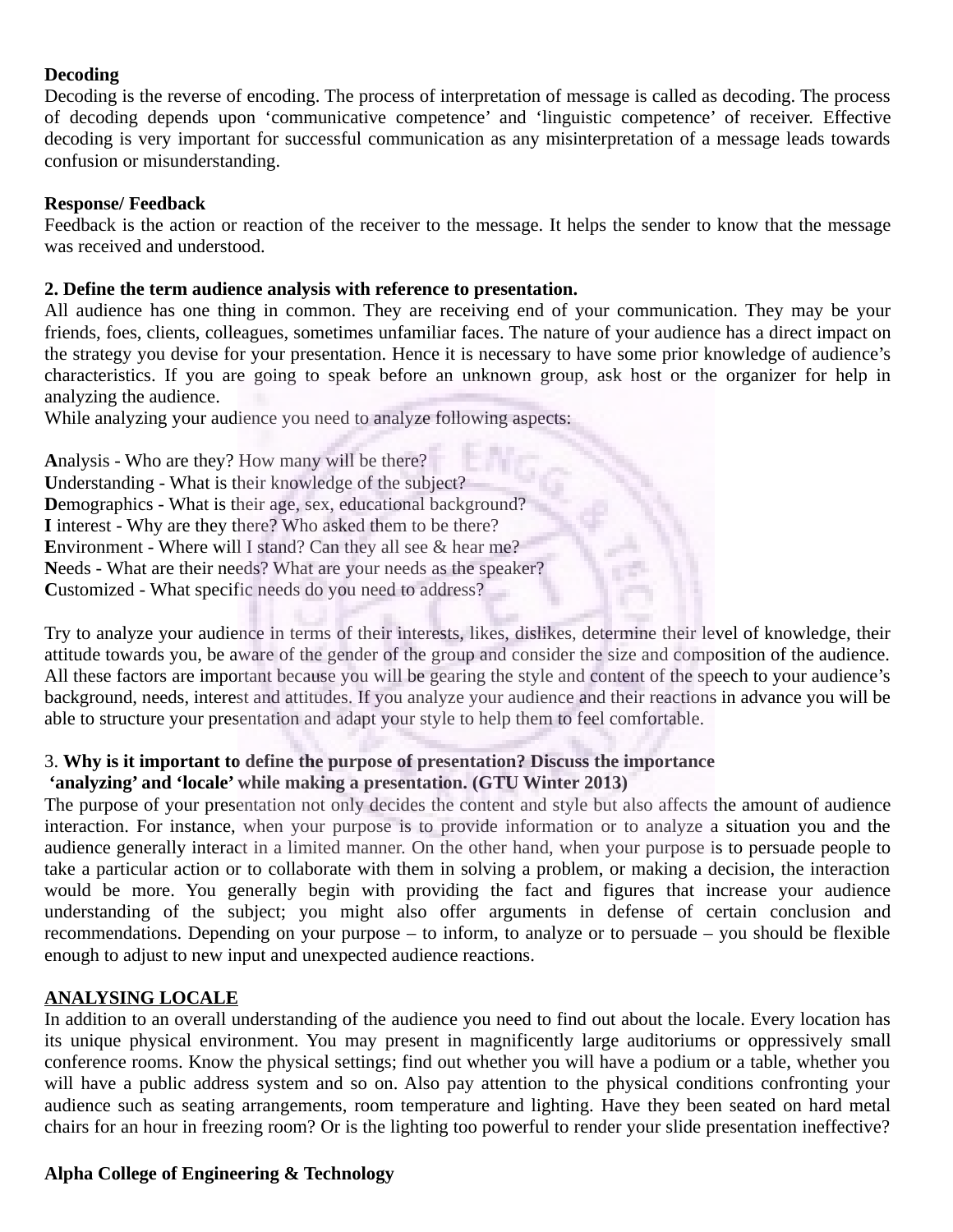If you identify such problems in advance, you can either ask for alternative arrangements or modify your materials, visual aids and style to suit the environment.

#### **4. How "Listening" is different from "Hearing"? (GTU Winter 2013) Hearing**

Hearing and Listening, though synonymous, are complete different things. You can listen to someone without actually hearing anything. Hearing is one of the five senses of a person and it is the ability to perceive sound by detecting vibrations through an organ such as the ear.

Hearing is "the process, function, or power of perceiving sound; specifically: the special sense by which noises and tones are received as stimuli." Hearing is a physiological process in which vibrations are detected by the ear and then converted into nerve impulses and sent to the brain. This process is automatic and fast. We are hearing means some sound is going on around our ears and our ears catch that sound.

# **Listening**

Listening is process of becoming aware of the sound signals entered through ears and modified by nervous system. Your ears permit you to listen to the sounds but your mind enables to recognize some of these sounds as words and expressions and interprets them into thoughts and ideas. Your interpretation ability helps you to react to that hearing. For hearing you do not require physical cues but for listening you take physical cues- in terms of eyes and gestures- in order to get the message effectively.

Listening requires a person to pay attention to the speaker and provide feedback. Listening is a step further than hearing, where after the brain receives the nerve impulses and deciphers it, it then sends feedback. Listening requires concentration, deriving meaning from the sound that is heard and reacting to it. Listening is a process of communication, where if the person is not listening it can cause a break in communication.

Enlist the components of non-verbal communication. Discuss any two of them in detail. (Kinesics, Proxemics, Para linguistics, Chronemics) (GTU Summer 2014)

# **Kinesics:**

It is the name given to the study of the body's physical movements. In other words, it is the way the body communicates without words, i.e. through various movements of its parts. Nodding your head, blinking your eyes, shrugging shoulders, waving the hands and other such physical activities are all forms of communication. Some kinesics behaviours are deliberately intended to communicate, as when you nod your head for acceptance. Understanding non-verbal cues will develop your ability to use them more effectively during your presentation.

The non-verbal part of an oral presentation is not as deliberate and conscious as verbal communication. Rather, it is subtle and instinctive. Non-verbal communication is concerned with body movements (kinesics), space (proxemics), and vocal features (paralinguistic features). It is important to know more about these features of body language.

• Personal Appearance:

It plays an important role; people see you before they hear you. Appearance includes clothes, hair, jewelry, cosmetics and so on. Clothes accent the body's movements. You should expect appearance to be part of the message you communicate. One's appearance may put the audience into a resistant or hostile attitude or induce in them a receptive mood.

Posture:

Posture generally refers to the way we hold ourselves when we stand, sit, or walk. Novice speakers are unsure of what to do of their body. Certain mannerisms creep in, usually from nervousness- pacing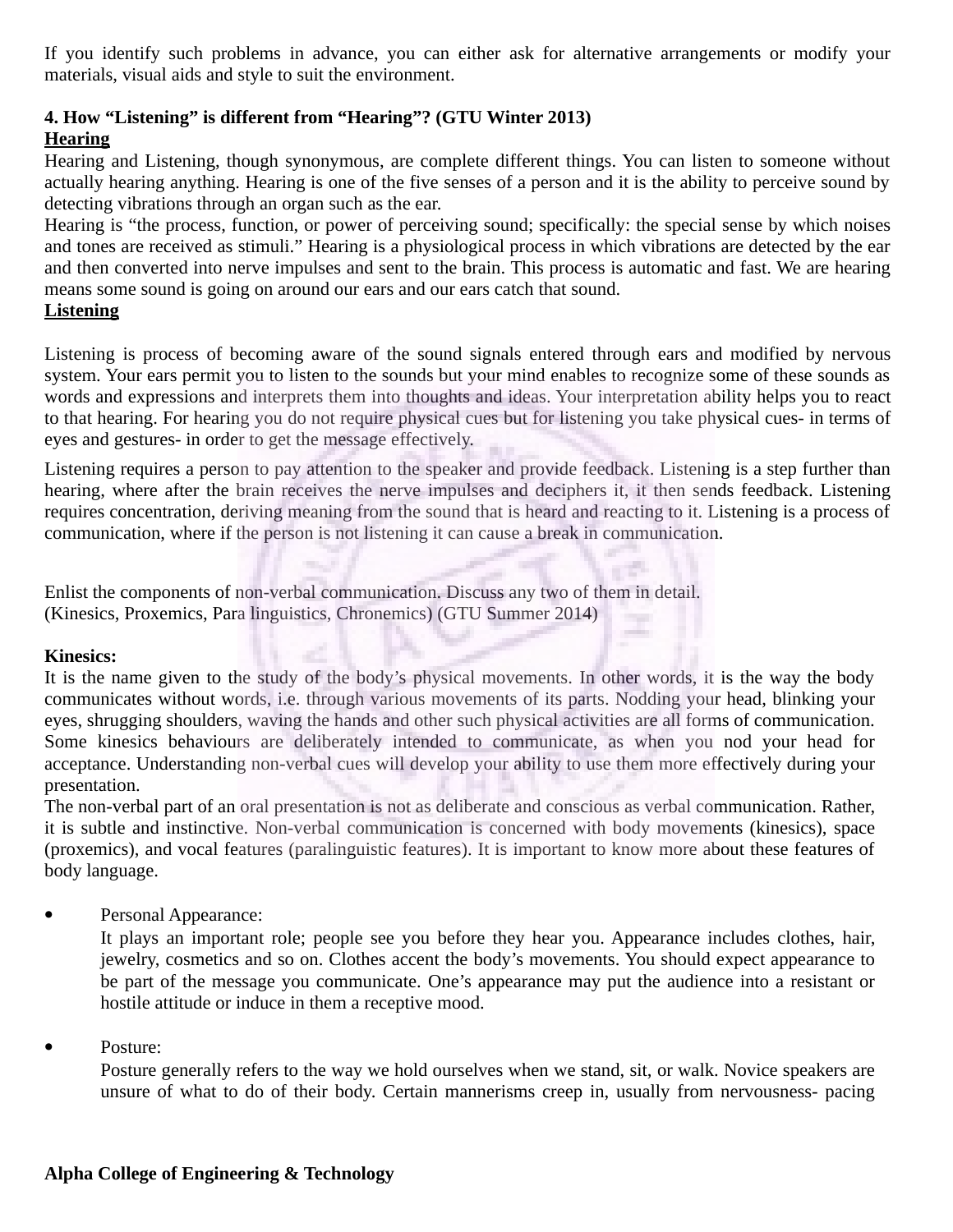constantly, bobbing the shoulders, fidgeting with the notes, etc. the way you sit and stand reveals a lot about you:

- 1. Slumped posture- low spirits
- 2. Erect posture- high spirits, energy and confidence
- 3. Lean forward- open, honest and interested
- 4. Lean backward- defensive or disinterested
- 5. Crossed arms- defensive and not ready to listen
- 6. Uncrossed arms- willingness to listen
- Gesture:

Gesture is the movement made by hands, arms, shoulders, head and torso. Gestures clarify your ideas or reinforce them and should be well suited to the audience and occasion. Gestures are more numerous than any forms of nonverbal communication and the meanings attached to them are diverse. Gestures can be divided into the following types:

- 1. Enumerative- numbers
- 2. Descriptive- size of the objects
- 3. Symbolic- abstract concepts
- 4. Locative- location of an object
- 5. Emphatic- emphasis
- Facial Expression:

Along with posture and gesture, facial expressions also play an important. The face is the most expressive part of your body. A smile stands for friendliness, a frown for discontent, raised eyebrows for disbelief, tightened jaw muscles for antagonism, etc. Facial expressions are subtle. The face rarely sends a single at a time. The five basic expressions are:

- 1. Inhibited- restricted and stolid
- 2. Uninhibited- spontaneous and impetuous
- 3. Substituted- happy with a long face
- 4. Frozen- no change in expression
- 5. Blank- no expression at all
	- Eye contact:

The eyes are considered to be the windows of the soul. You look to the eyes of a speaker to help find out truthfulness of his speech, his intelligence, attitudes and feelings. Eye contact is a direct and powerful form of non-verbal communication. Eye contact and eye movement help you tremendously in the filtering process or in getting the desired response or feedback.

## **5**. **Your friend is going to make presentation on paralinguistics in a workshop. To help your friend, write its content outline and your tips for making it effective presentation. (GTU Summer 2014)**

Content Organization :

Introduction

Paralinguistic features are non-verbal vocal cues that help you to give urgency to your voice. Your voice is your trademark. Voice gives extra life to your delivery. Therefore you may find it useful to understand the characteristic nuances of voice, namely quality, volume, rate, pitch, articulation, pronunciation and pauses.

Main Body

1. Quality:

Quality is a characteristic that distinguishes one voice from another. Each one of us has a unique voice.

2. Volume: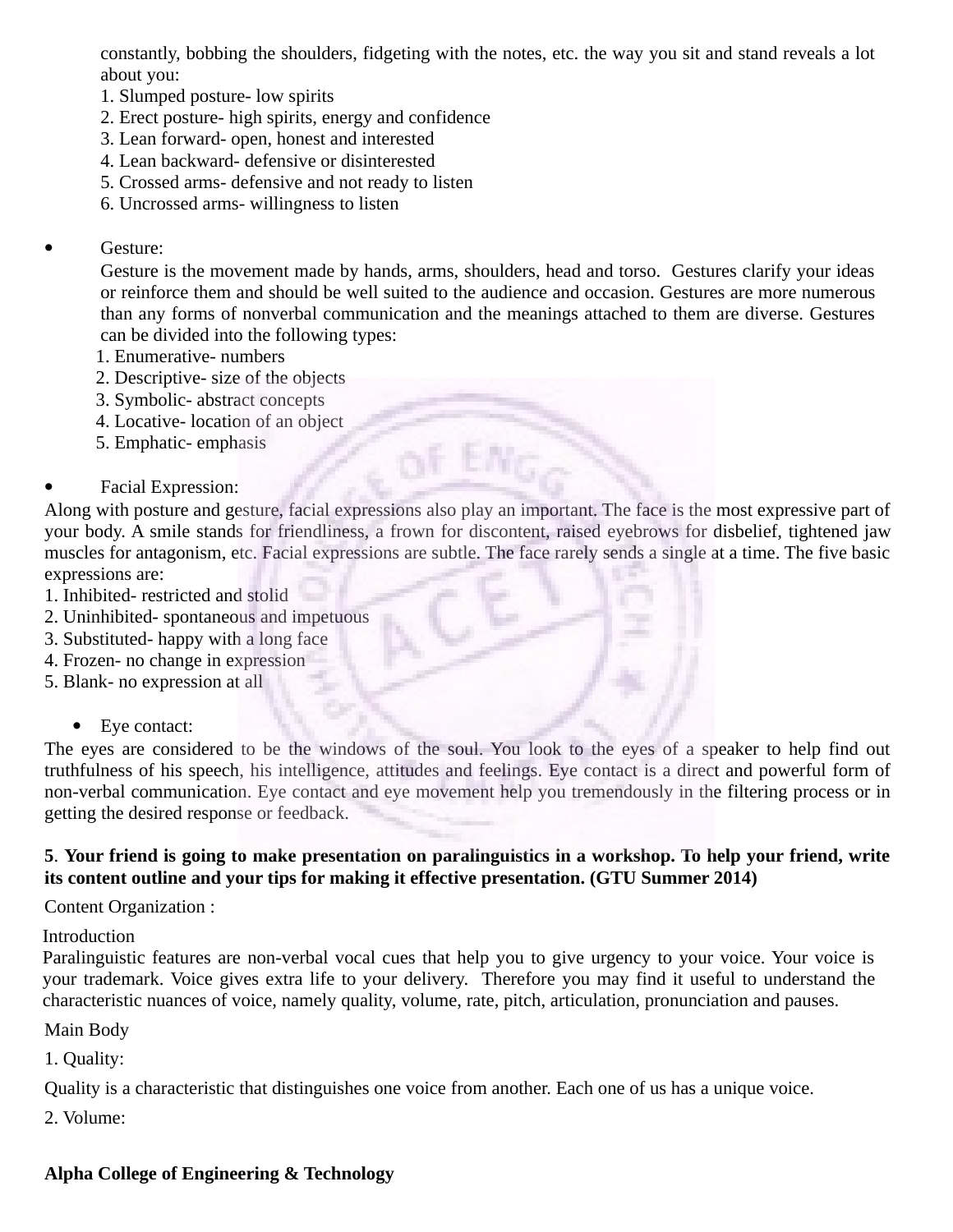Volume is the loudness or the softness of the voice. Your voice should always project but need not be loud. You should vary your volume so as to make your voice audible and clear. One way to improve your voice is through reading aloud.

3. Pace/Rate:

Rate is the number of words which you speak per minute. It varies from person to person. The normal rate is from 120 to 150 words. If a person speaks too slowly, s/he is considered as dull. Similarly, a fast speaker also causes discomfort.

4.Pitch:

Pitch refers to the vibrations per second of your voice. The rise and fall of voice conveys various emotions. It helps you avoid being monotonous. Use a variety of pitches to hold your listeners' attention.

5. Articulation:

Speakers should be careful not to slop, slur, chop, truncate or omit sounds in between words or sentences. If all the sounds are not uttered properly, the flow of thought gets interrupted.

6. Pronunciation:

Pronunciation is an important skill for presentation. The best way to improve pronunciation is to do more practice by reading aloud, conversing with the native speakers, etc. The best way is to follow British Received Pronunciation (BRP). One should be very careful while pronouncing individual sounds along with word stress according to the set norms. Whenever there is confusion it is better to go through a good dictionary and try to pronounce it accordingly.

7. Pauses:

A pause is a short silence side by words. It embellishes your speech because it is a natural process to give a break. If you become too self-conscious the process becomes too artificial. A pause helps not only a listener but also a speaker.

Conclusion: If words are the body of the language, paraligustic clues are the soul of the language which adds extra effectiveness in your language. With these clues language becomes monotonous and artificial.

# **Preparing an outline**

1.Meaning of Paralinguistics

Paralinguistic features are non-verbal vocal cues that help you to give urgency to your voice

2. Elements of Paralinguistics

Volume, pace-rate rate, pitch, articulation, pronunciation and pauses.

3. Conclusion:

Paralinguistic clues add extra effect in your speech and presentation

# **Tips for making good presentation**

- Dress formal and be professional
- Give hand out to your audience
- Use clear texts and diagrams for the slides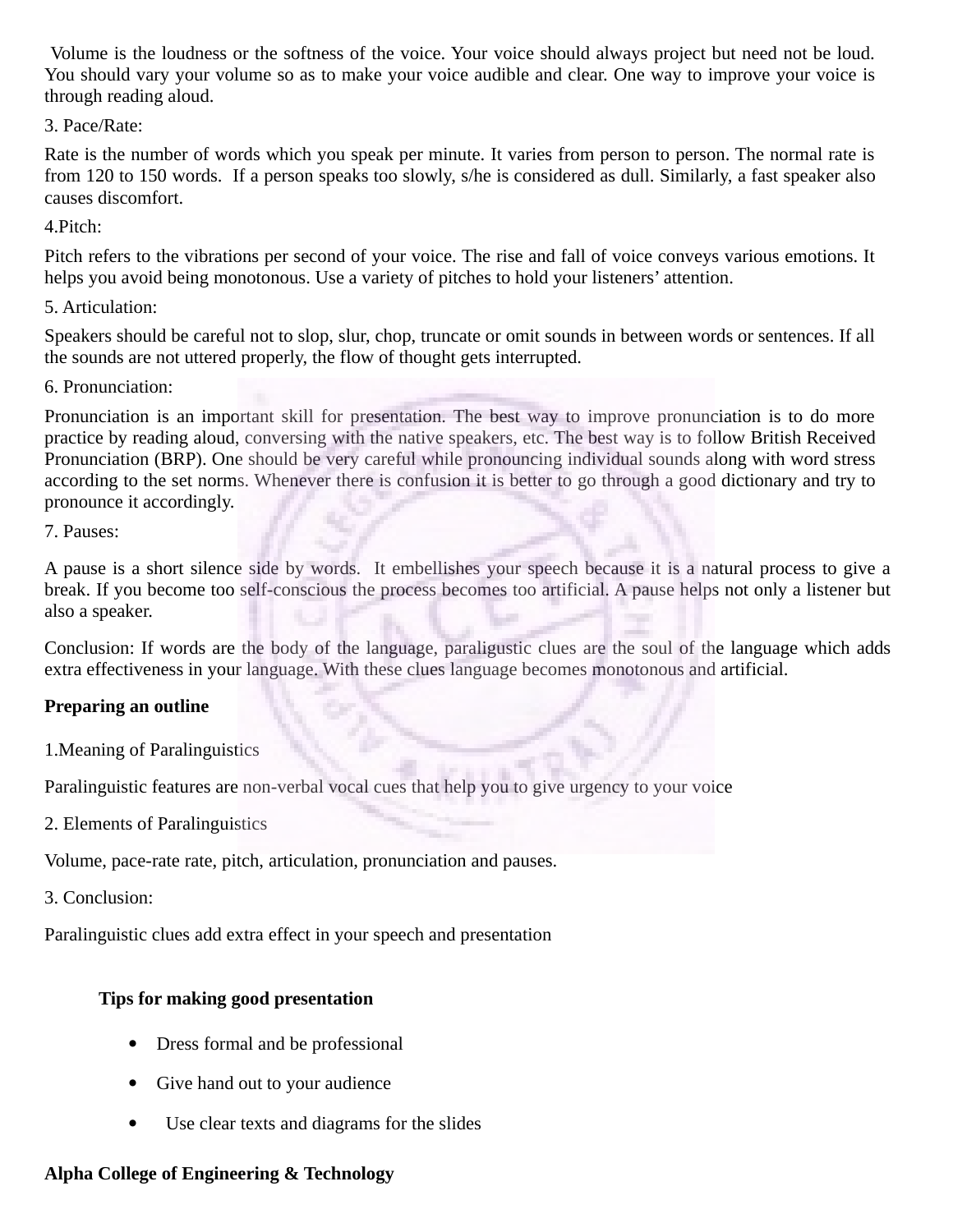- Have good energy and smile to your audience
- Keep good body language

#### **6. Man's inability to communicate is a result of his failure to listen effectively." Keeping this statement in mind, discuss in detail, the traits of a good listener. (GTU Summer 2014)**

By being a good listener, you can sort out various problems. This will improve your understanding and capacity to empathize. Acknowledging other people's works and efforts makes them feel good. If someone is going through some problem, listening to him/her could be a great relief, and then coming up with a solution would be the best thing you can do.

## **Be non-evaluative about the speaker:**

Verbal and nonverbal behavior of a good listener will suggest the speaker that he is being properly heard and understood. It should not indicate what the listener thinks about that person. The purpose is to communicate overlooking the attitude and values of the speaker. A good listener does not evaluate the speaker.

#### **Asks questions:**

A good listener does not hesitate to ask questions. Speakers appreciate being questioned as it shows interest on the part of the listener. But the questions should be to seek clarification but not to evaluate, criticize or make fun of the speaker. Asking too many questions while the speaker is still talking may interrupt his/ her flow, resulting in ineffective speech.

#### **Paraphrasing:**

To clarify a point, A good listener paraphrase what the speaker said and enquire from the speaker if he/she has heard accurately. One can use the following the phrases to ensure that you have paraphrased correctly- "As I gather, you want to tell…", "So you mean to say that...", "Do you mean that..." etc. He/ she go beyond the words of the speaker indicating appreciation for ideas. It may help the speaker in further extension or elaboration of ideas. One may use phrases like: "So this might lead to a result which…", "So you are suggesting that we might…" etc.

## **Reflecting implications:**

A good listener checks the authenticity of facts and evidences narrated by the speaker. This either supports or weakens the arguments of the speaker, which can be pointed out at the end of the speech.

#### **Responding non-verbally:**

A good listener show his/her interest in what the speaker says through certain postures and sending nonverbal signals. It includes eye contact, body language, head nods and a slightly tilted head. A good listener reflects eagerness and zest by nodding or through verbal means thereby giving positive feedback.

#### **Reflecting hidden feelings:**

Communication flows at two levels. At superficial level, the verbal messages pass from sender to receiver. At second level, the intentions, feelings, and emotions of the sender also pass along with message. A good listener not only listens to the verbal message, but also understands these intentions, feelings, and expressions. Listening to this second level message along with verbal message gives the right meaning of the words.

#### **Inviting further contribution:**

In a situation where the listener have not heard or understood enough, yet to respond with empathy and understanding, promote the speaker to give more information. Phrases such as the following can be used: "can you throw more light on…", "After that, what happened?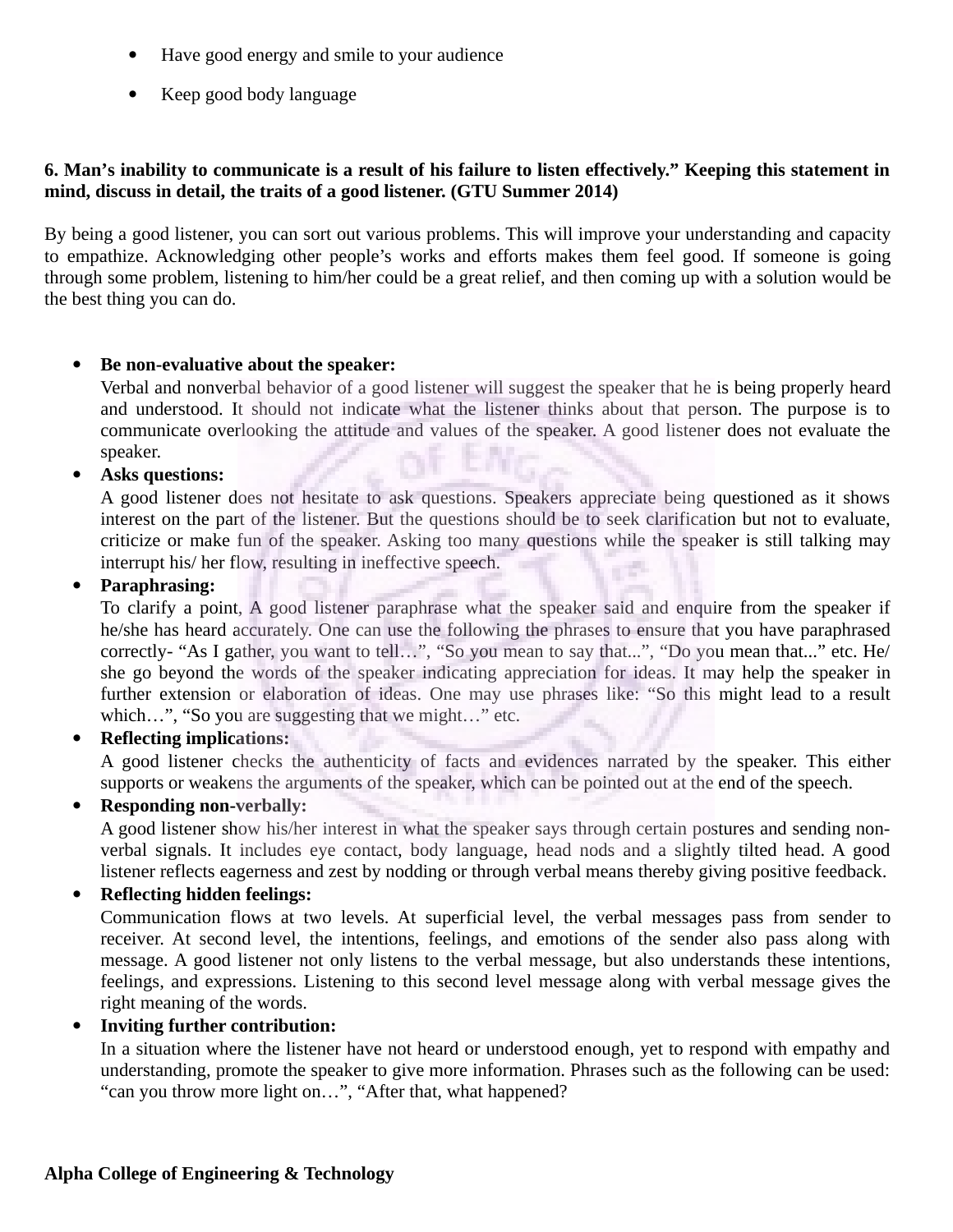## **7**. **Explain the barriers to effective listening in detail.**

#### **Physical barriers**

Physical barriers such as noise, distance, visual distractions affect listening. The physical barriers are more intense when the communication is not face to face. Telephone conversations are often interrupted by noise. The chances of faulty interpretations are more here as there is no chance of lip reading or catching the expressions of the speaker.

Even in face –to- face communication, physical distractions obstruct active listening. Many speakers talking at the same time distracts the attention of all the listeners. This type of distractions can be observed in meetings in business organizations.

Visual distractions such as too many people cluttered in a small place, bright colored clothes of the speaker, colors and furnishings of interiors may distract the listening process. Other factors in this category are poor acoustics, defective mechanical devices, uncomfortable seating or environment etc.

## **2) Physiological barriers**

Physiological problems of either of the communicators may create barriers to active listening. For example, if the receiver has hearing problems, his listening process is impaired. In the same way speech problems such as stammer of speaker act as barriers to active listening.

## **3) Psychological barriers**

Many a time problem arises due to 'brain time'. On an average, a person speaks around 30-150 words per minute but has the capacity to listen to 600-700 words per minute. Therefore the person's mind tends to wander in rest of the time.

Interrupting is a problem for many reasons. First, it is aggressive behavior and will most likely bring a negative response from the speaker being interrupted. Second, it is difficult to listen and speak at the same time. When the listener is interrupting, he or she is certainly not listening fully.

Faking attention can be offensive and is usually hard to hide. This is hurtful and sends the message to the speaker that the listener doesn't really care about what the speaker is saying.

Becoming emotional can hinder one's ability to listen. It is important that the receiver be aware of his or her emotions. If the sender is sending a message that is offensive, it is important to acknowledge that fact and be aware of the fact that something is threatening a breakdown in the process. When a receiver is angered, it is easy for him or her to miss the most important part of the sender's message. Also, listeners are sometimes egocentric. In his case, active listening does not take place.

## **4) Linguistic barriers**

When the listener does not understand the meaning of the words used by the speaker, there is a linguistic barrier. The speaker may have used specialized vocabulary, jargon, another language, or may not have used the right words or sentence structure.

# **5) Cultural barriers**

Cultural differences among various people belonging to different places or ethnic group impede communication in general and active listening in particular. Languages of different groups of people or linguistic barrier also fall in this category.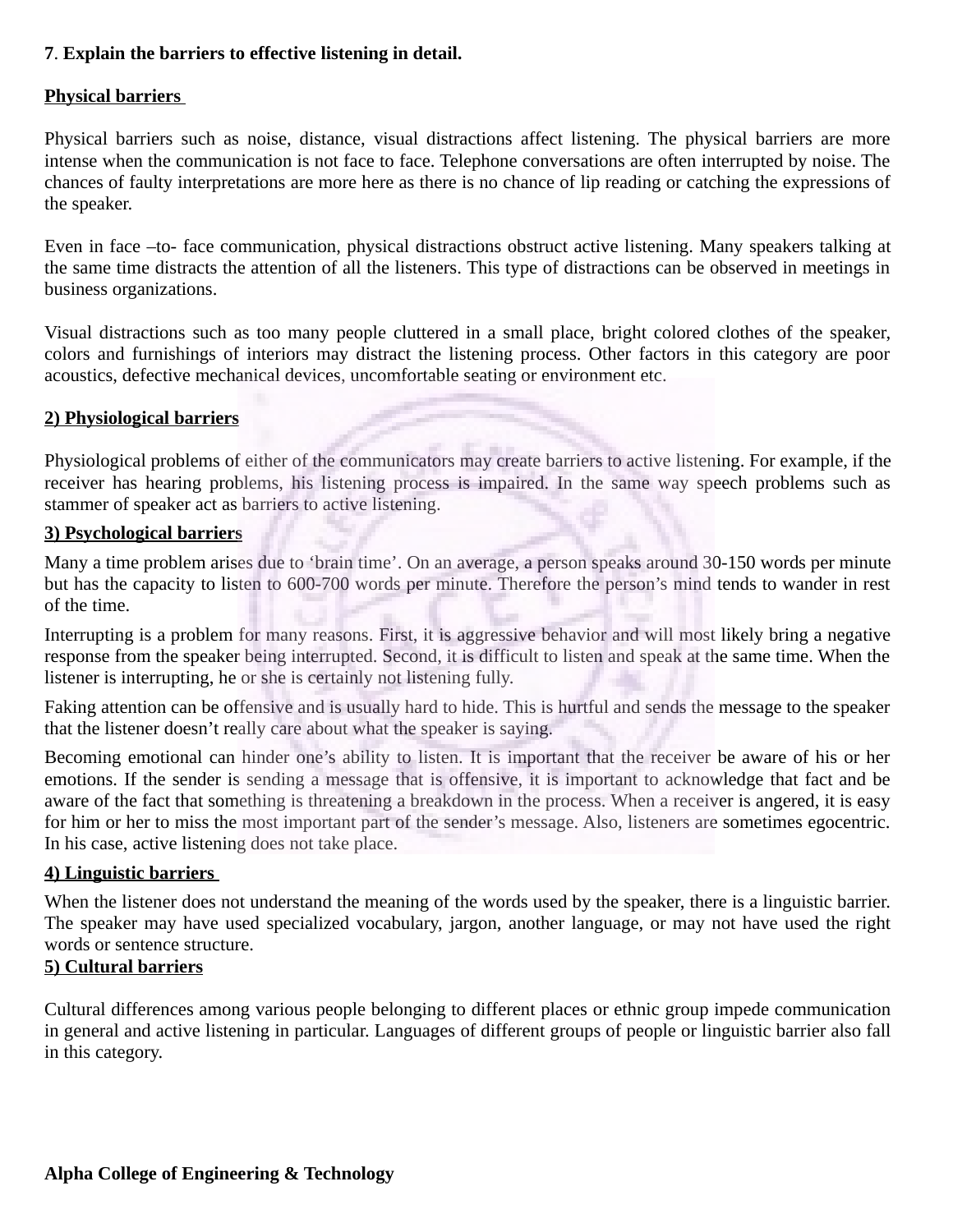The same language with differing accents also blocks listening process. An Indian speaking in English with Australian faces problems in understanding during the early days of migration to Australia. The vice versa is also true.

Also, similar words have different meaning in different cultures. As the message is misunderstood, the receiver's listening process s affected.

Gender difference in various cultures also affects listening in different cultures as a female speaks politely and with low pitch of voice even when instructing subordinates. Subordinates may take an instruction as a request and sometimes fail to adhere to it.

#### **8. Define various reading strategies.**

Good reading strategies help you to read in a very efficient way. Using them, you aim to get the maximum benefit from your reading with the minimum effort. This section will show you how to use

six different strategies to read intelligently.

## **Strategy 1: Knowing what you want to know**

The first thing to ask yourself is: Why you are reading the text? Are you reading with a purpose or just for pleasure? What do you want to know after reading it?

Once you know this, you can examine the text to see whether it is going to move you towards this goal.

An easy way of doing this is to look at the introduction and the chapter headings. The introduction tells you what it seeks to achieve. Chapter headings will give you an overall view of the structure of the subject.

## **Strategy 2: Knowing how deeply to study the material**

Where you only need the shallowest knowledge of the subject, you can skim material. Here you read only chapter headings, introductions and summaries.

If you need a moderate level of information on a subject, read the chapter introductions and summaries in detail. At this level , it is essential to pay attention to diagrams and graphs.

Only when you need detailed knowledge of a subject is it worth studying the text. Here it is best to skim the material first to get an overview of the subject. This gives you an understanding of its structure. It is a good technique for getting a deep understanding of a text.

## **Strategy 3: Active Reading**

While reading the material, visualizing and analyzing in mind helps in better comprehension.

## **Strategy 4: How to study different sorts of material**

Different sorts of document hold information in different places and in different ways. By understanding the layout of the material you are reading, you can extract useful information much more efficiently.

## **Strategy 5: Using glossaries with technical documents**

If you are reading large amounts of difficult technical material, it may be useful to photocopy or compile a glossary. Keep this beside you as you read. It will probably also be useful to note down the key concepts in your own words, and refer to them when necessary.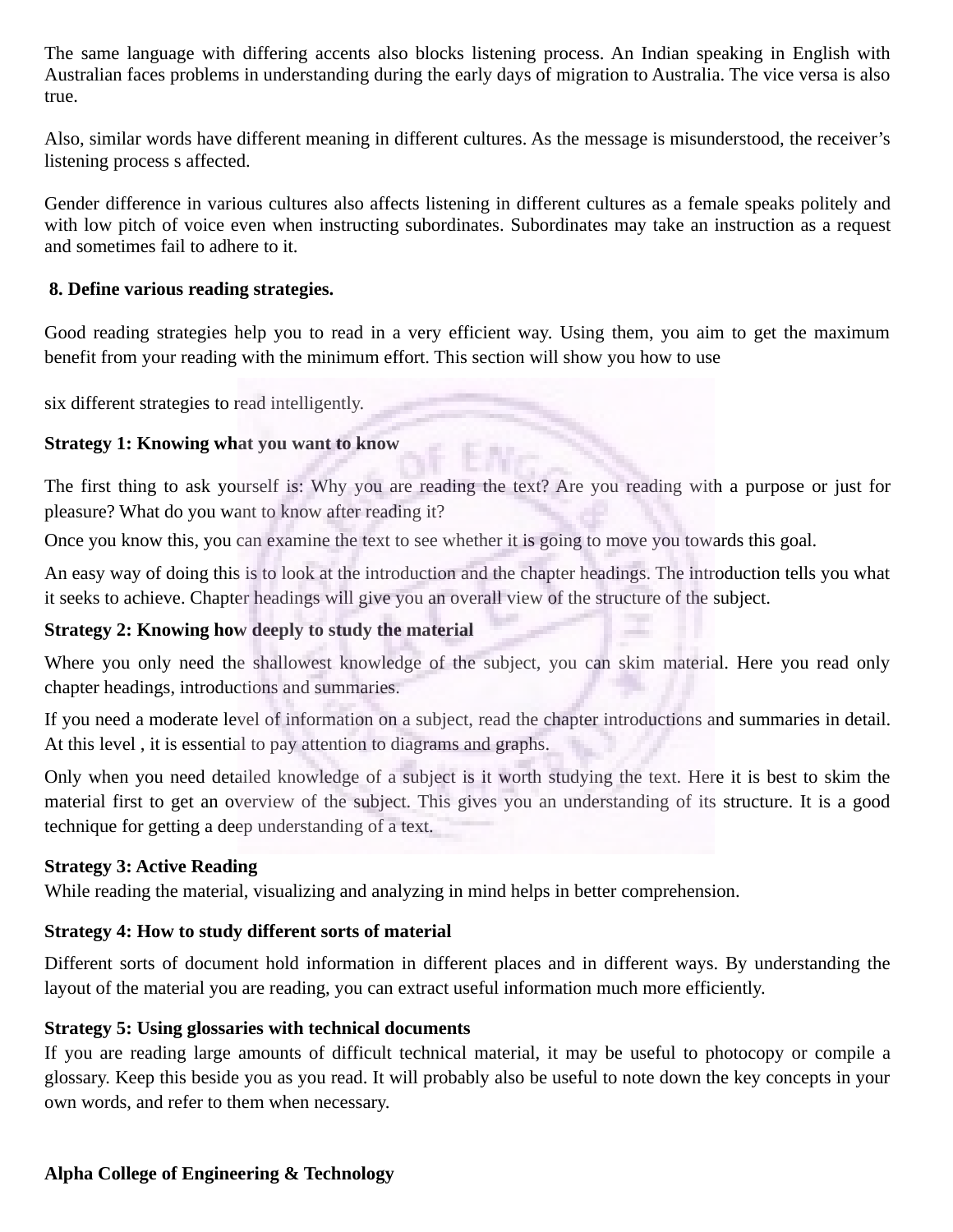## **9. Elaborate various techniques to develop good reading comprehension.**

## TECHNIQUES FOR GOOD READING COMPREHENSION

# **1) Skimming and scanning:** (Refer: Techniques of reading)

**2) Non-verbal signals:** Meaning of the text is not conveyed by means of words. Non verbal signals include style features such as different fonts, bold prints, underlining, or italics. For example: Heading, title, subheading, photographs, captions, figures, graphs, bar graphs, charts, etc.

**3) Structure of the text:** Most texts start with a title and sometimes a subtitle. After that comes the introduction and the body, followed by a conclusion or summary. Title gives an idea about the topic. The body consists of paragraphs. Each paragraph deals with one aspect of the subject matter. The conclusion sums up the subject.

**4) Structure of paragraphs:** The first sentence of the paragraph contains the topic sentence, which contains the new aspect of the subject. The second part of the paragraph contains arguments, explanation, details, examples etc. The last sentence of a paragraph is often a summary of the paragraph or a linking sentence to the next paragraph.

**5) Punctuation:** Punctuation marks help you understand the grammatical structures.

**6) Summarizing:** Making notes of essential information helps to remember contents of long texts. Important information that should be included in summary is purpose, theme, key words, explanations etc. Steps of summarizing are:

- Read the text.
- Select important information.
- Paraphrase the information.

**7) Active reading:** While reading the material, visualizing and analyzing in mind helps in better comprehension.

**8) Selection of appropriate reading styles:** There are various types of styles of reading like critical, exploratory, analytical etc. Selecting right style of reading saves time as well as helps in better comprehension.

**9) Concentration:** Concentration is most important for comprehension. With the disturbances in physical environment, you cannot concentrate on reading.

**10) Silent reading:** Reading out loud affects comprehension. It is always preferable to read silently for better comprehension.

**11) Preview and review:** Preview helps in having a grasp of what we are going to read, which helps in developing a comprehensive idea of the material. Review helps in better and quick understanding of the material.

12) **Highlight and underline:** When you are reading a document in detail, it often helps if you highlight, underline and it. This emphasizes information in your mind, and helps you to review important points later.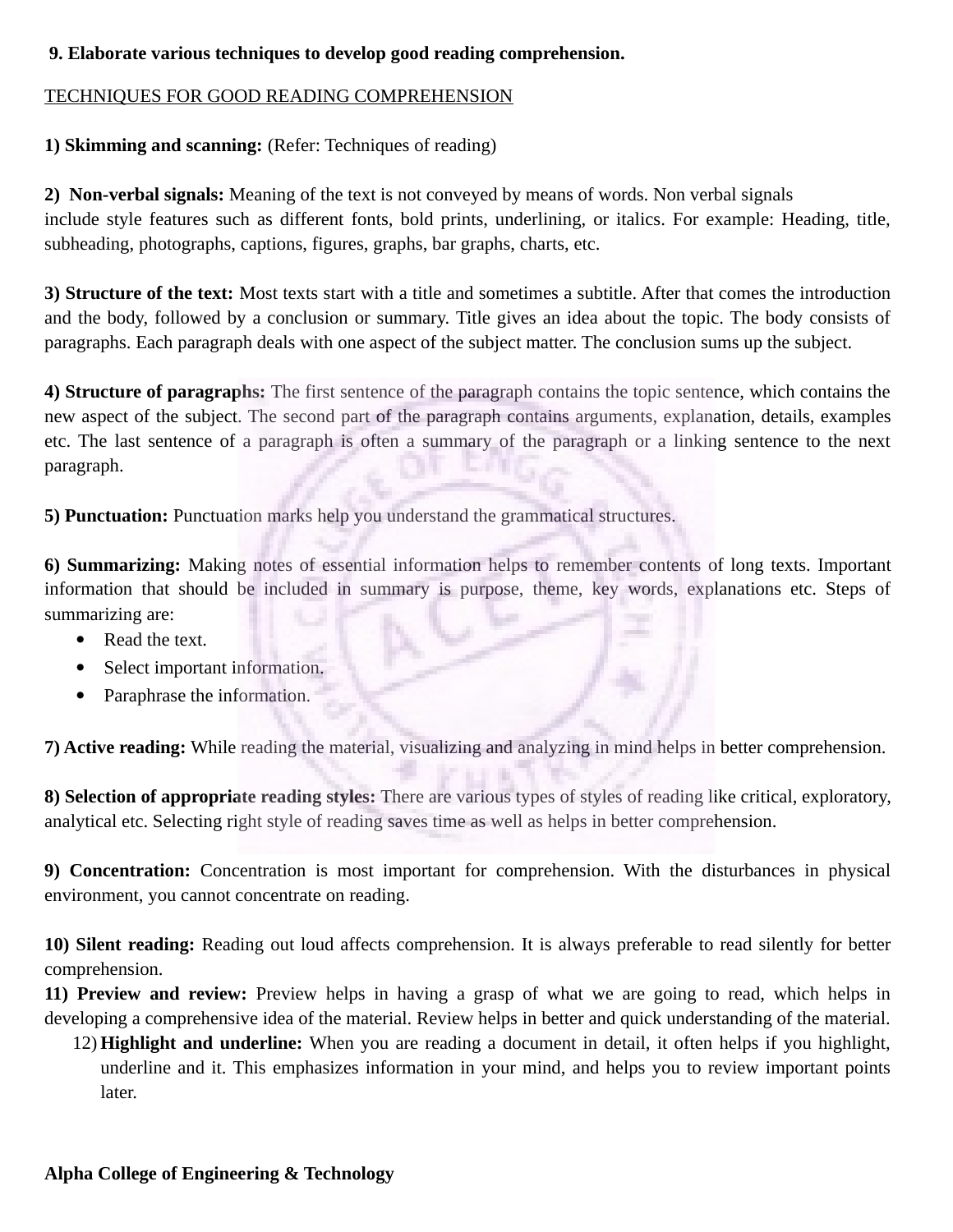#### **10. Explain importance of email etiquette. List major modes of email etiquette that one should follow while writing a mail.**

Email has become an inevitable tool of communication today. While working, it becomes a regular work for horizontal, vertical or diagonal communication for inter and/ or intra organizational communication. Email etiquette is important as it creates and maintains professionalism as it helps to achieve desire result by conveying the message effectively.

10. Given below is the etiquette of drafting and replaying/sending an email.

1. Have a professional email id:

One should have an email address that reflects a professional attitude. Email address like [ravi007@gmail.com,](mailto:ravi007@gmail.com) [shivangrockstar@yahoo.com](mailto:shivangrockstar@yahoo.com) indicate carefree professional attitude. Generally, one should try to use the first and the last name in professional email id.

- 2. Be precise and to the point: In this fast world, no one likes to read long mails. Moreover, it is difficult to read long mail as compared to long letter. Hence, it is advisable to write to the point.
- 3. Answer al, the proposed/ received queries: Answering all the proposed of received queries create positive image of yours. As well as that of your organization. Moreover, it also saves valuable time of both the parties by making decision process faster.
- 4. Ensure appropriate spelling, grammar and punctuation: Correction in spelling, grammar and punctuation helps in conveying message in accurate manner and saves the time of both sender and receiver from being the victim of miscommunication.
- 5. Structure your email properly:

Much like a business letter an email too should have proper beginning, middle and end. The first paragraph should give reference to the purpose of mail, the second should elaborate it and the third paragraph should state clearly the action anticipated from the receiver.

6. Use salutations and complementary close:

It's a polite way of greeting and leave taking. Never send an email without these two things. The effective salutation can be dear/respected sir or m'am, and the concluding statement could be 'Warm Regards', 'Best Regards', Sincerely Yours', ' Truly Yours'etc.

7. Answer Quickly:

The reply of the email should be sent within 24 hours, preferably within the same working day.If the reply is likely to take time at least acknowledge sold be sent.

8. Remember to attach the document:

Many times, is happens that the sender mentions about the attachment in the draft but forgets to attach the documents .In order to avoid the situation, the sender should proof read the email and should ensure that all attachments are there.

## **11. As a performance incentive, India Engineering Pvt Ltd has decided to distribute tablets in the range of Rs. 10,000 to Rs. 12,000 among its 100 employees. Write a letter of inquiry to MKL Technology inquiring**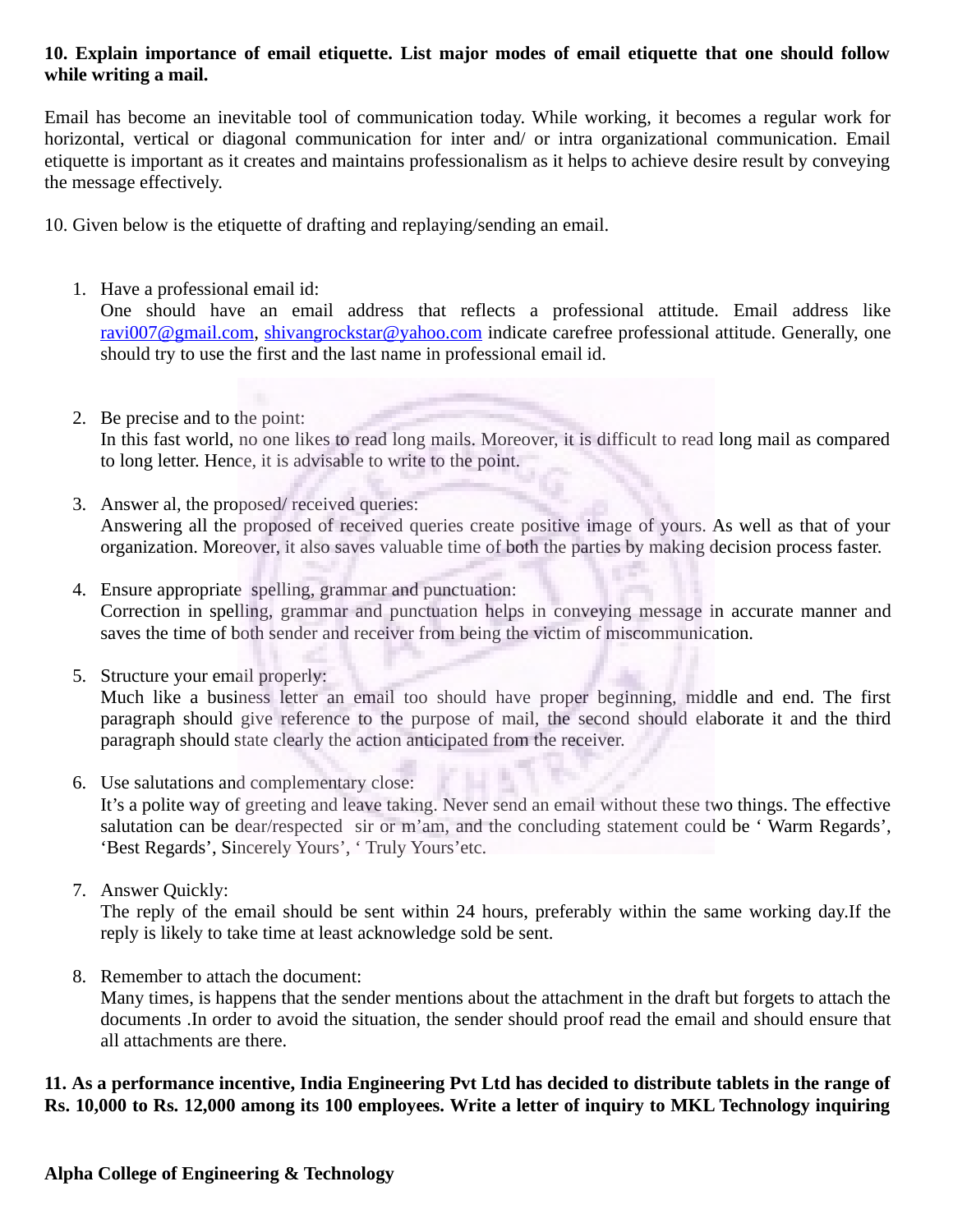**about details of the tablets available in the range decided by the company, discount, mode of payment and other terms and conditions.** 

India Engineering Pvt Ltd Opp. Mision Towers Tower Road Surat -395001

Email: [indiaengineering@gmail.com](mailto:indiaengineering@gmail.com) Website: www.indiaengineering .com Phone: (0261) 2841403

Date:28 November, 2014

MKL Technology B/h Avishkar Towers Bodakdev Ahemdabad-380054

Sub: An inquiry about tablets

Dear Sir/M'am,

We are pleased to introduce as one of the prestigious organizations in the field of engineering & technology. In order to increase the motivation of the employees, the higher authority has decided to distribute tablets as a performance incentive.

We shall be glad if you would kindly let us know the price and terms of trade for the supply of 100 tablets between the range of 10, 000 to 12, 000.Our order is going to be considerably large. We, therefore request you to offer us maximum discount and favorable terms of payment. As our requirement is urgent, we would like to know whether you could deliver the goods within 15 days.

If your prices and delivery period are found acceptable, we shall soon place an order with you.

We look forward to hearing from you.

Yours faithfully, (Mr. Rahi) Purchase Department Executive

**12. The Horizon Technology Ltd. notices the decline in sells in their laptops. You have been entrusted the task to prepare a report on the causes of decline in sales and suggest suitable measures. As the Sales Executive, draft the report to be submitted to the Manager, Sales Department of your company.**

The Horizon Technology Ltd. IT City, 2<sup>nd</sup> floor, Tower C, Plot No 346 Dundhahera, Udyog Vihar Phase-2 Gurgaon-122016

Date: November 28, 2014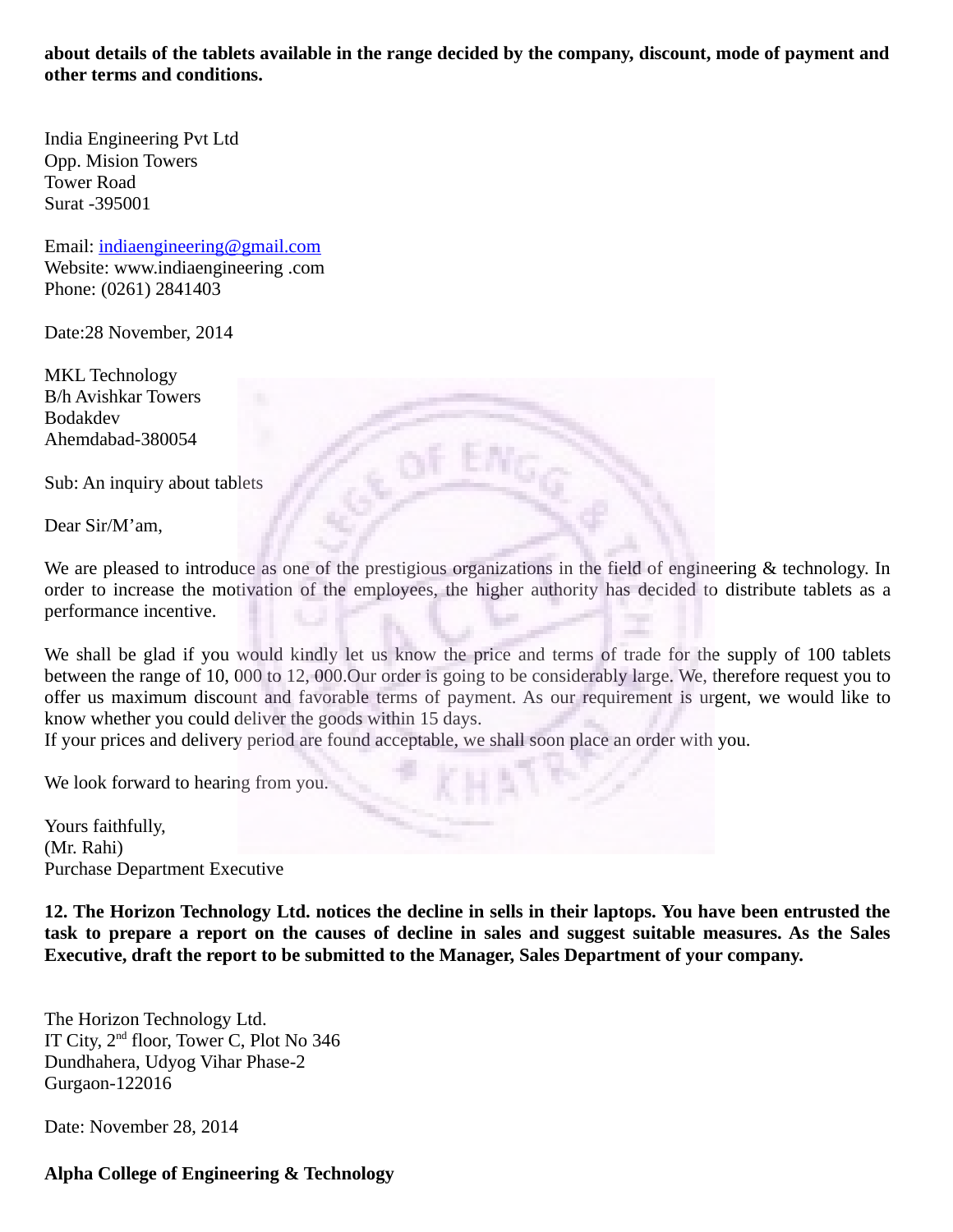The Manager Sales Department IT City Gurgaon

Sub: A report on the decline on sales of laptops

Dear Sir,

With reference to the instruction given to me in the meeting of  $15<sup>th</sup>$  November, 2014 to inquire about the causes of decline in the sales of laptop, I submit the report along with the measure to be taken arrest the deadline.

Features Appreciated:

Intel Core i3  $3<sup>rd</sup>$  generation 2GB DDR 3 RAM 512 GB HDD DVD RW Integrated Graphics Free DOS

Causes of Decline:

- The users are switching to devices like tablets and smart phones
- The memory of the hard disk is lower compared to the memory offered by competitors like 1 TB
- The operating system offered in our laptop is outdated with Intel launching new operating systems like Intel Core i7

Remedies

- The company should offer higher memory for the hard disk
- Upgrade the current operating system to the latest ones like Intel Core i7
- The company should offer a detachable screen in the laptop which can be used as tablet

I hope the above stated observations and opinions would help the company to boost the sales of the laptop.

Yours truly,

(HT Tripathi) Sales Manager

**13. India Engineering Pvt Ltd has decided to buy 100 tablets from MKL Technology. Write a letter placing an order for the same clearly mentioning the necessary details about tablet, price, discount, mode of payment and other terms and conditions.**

India Engineering Pvt Ltd Opp. Mision Towers Tower Road Surat -395001

Email: [indiaengineering@gmail.com](mailto:indiaengineering@gmail.com)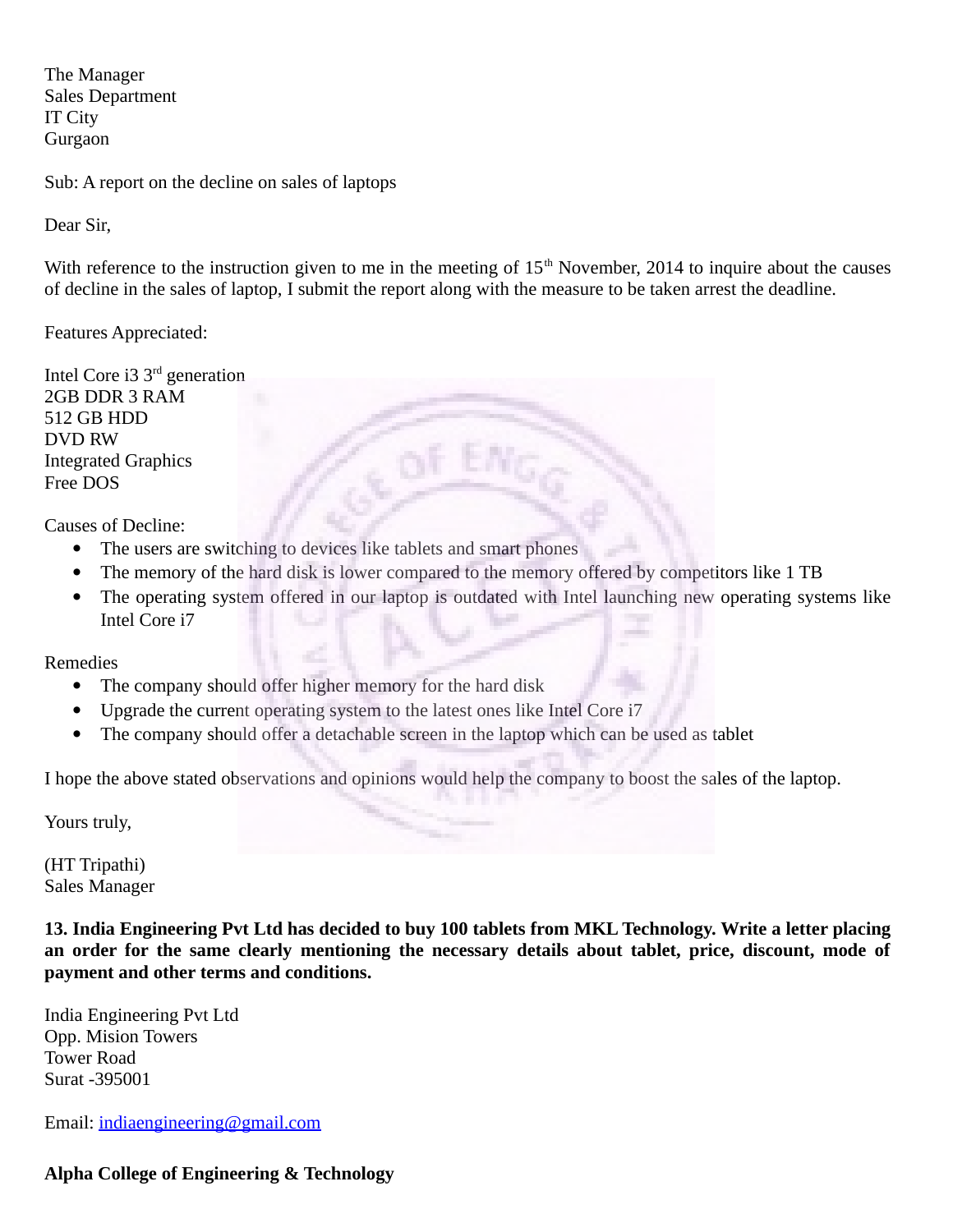Website: www.indiaengineering .com Phone: (0261) 2841403

Date:28 November, 2014

MKL Technology B/h Avishkar Towers Bodakdev Ahemdabad-380054

Sub: An oder for 100 tablets

Dear sir/m'am,

This is with the reference to the quotation letter that your firm sent for 100 tablets. You will be pleased to know that our organization has decided to to buy laptops from you.

Quantity: 100 tablets

Product description:

- Intel Core i3  $3<sup>rd</sup>$  generation
- 2GB DDR 3 RAM
- 500 GB HDD
- DVD RW
- Integrated Graphics
- Free DOS

Cost including Discount:10,000/-per tablet

Mode of Payment: We agree that 50 percent payment is on CWO bases and remaining at the time of delivery. We have attached a demand draft no. 234450 dated 1<sup>st</sup> December, 2014 of rupees 5, 00,000 of bank of Baroda payable at Ahmedabad as 50 percent payment towards the order.

Delivery: Within 15 days from the date of placing the order.

- Other terms & Condition:
	- o One year warranty of the parts
	- o Two years free service to repair and replace the part
	- o The damaged items will be reshipped within a week
	- o The cost of the reshipping, if any, to be borne by the Company
	- o The charges involved in dispatch and delivery will be
	- o Borne by the company
	- o The company is responsible for any on-road fault
	- o If the order is not executed as per the terms and conditions agreed upon, it shall tand as cancelled

We wish to have timed execution of the order

Sincerely: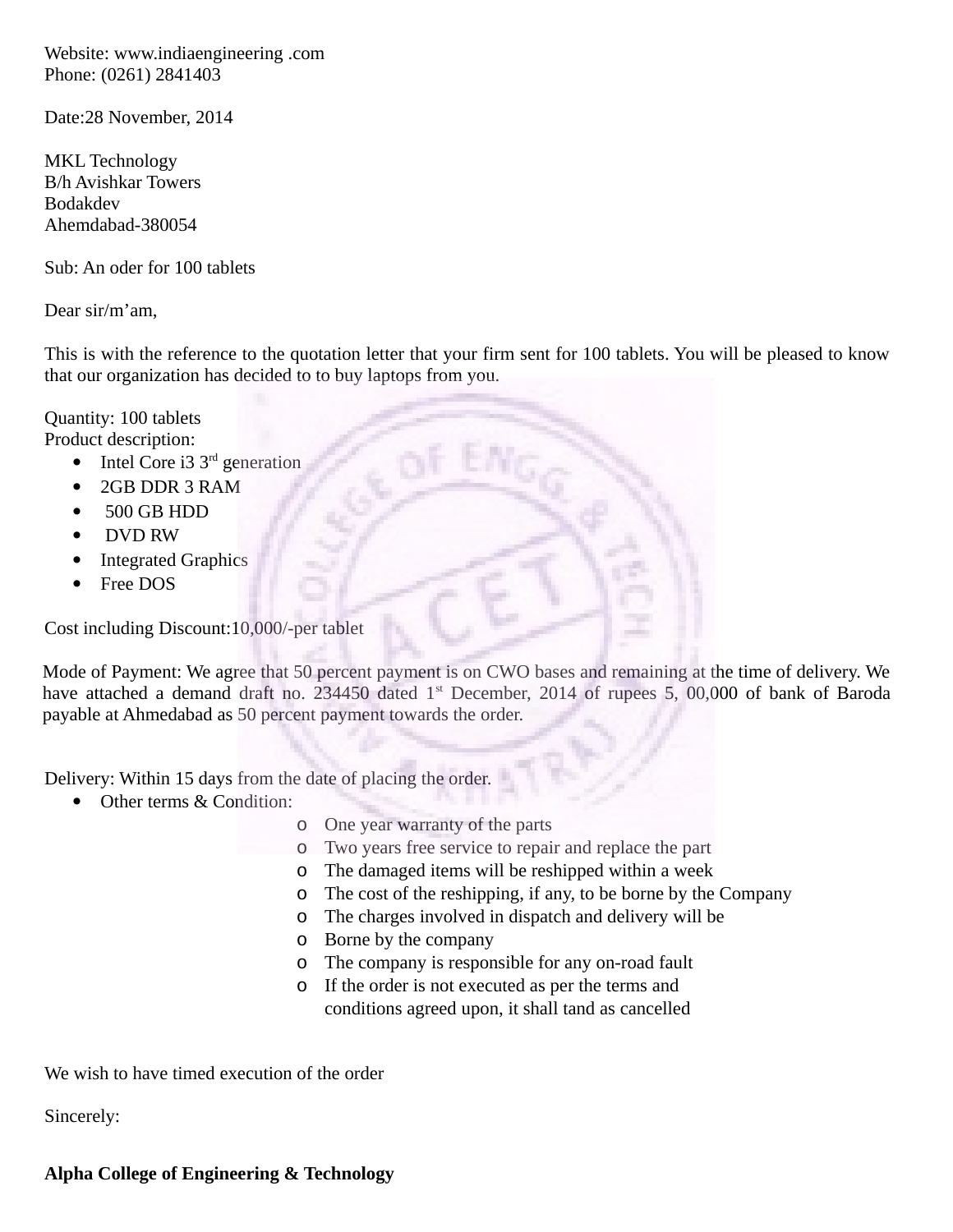(Mr. Rahi) Purchase Department Executive

#### **14. State Instances of ungrammatical English used by the speaker in the poem "Goodbye Party for Ms Pushpa TS."**

From its first stanza makes fun at the way we speak English. In the first stanza the speaker says that Miss Pushpa will depart in "two three days" instead of "two or three days."

Instead of saying that Miss Pushpa is kind hearted and gentle woman the speaker says that she is sweet both 'internal' and 'external'. In the same stanza the speaker instead of saying that Miss Pushpa is a pleasant looking woman he says that she is "smiling and smiling even for no reason."

While giving her family background the speaker says that she comes from a 'high family' for saying 'rich family'. The speaker's deviation while talking about Surat shows the Indianism. He remembers his past, when he went to Surat to stay with one of his uncle's friend.

"Just now only I will do", is again a mistake committed by the speaker, when he attempts to say that Miss Pushpa would do things within minutes.

- Use of grammatically incorrect and inappropriate phrases and expressions;
- e.g. "departing for foreign", "all knowing friends", coming from very high family"
- The other aberrations are incorrect use of tense such as in "I am not remembering", "his wife was cooking nicely", "she was saying", "that is showing", "is never saying no", "am always appreciating", "we are wishing her bon voyage", "summing up" etc
- Attitude of the speaker is reflected through his conscious effort at styling the language and the flattering tone of the speech suggesting sham personality.

# **15. Describe the activities happening in the office of Mr Maxwell on the basis of the story 'The Romance of a Busy Broker'**.

The story begins on the fine morning in the office of a New York based share broker. His name is Mr. Maxwell. Mr. Pitcher is a clerk in his office. He was surprised when he saw Mr. Maxwell entering into office with his young lady stenographer and wished him good morning. Mr. Pitcher also noticed difference in her behavior. Usually, she would directly go to her cabin. However, on that day she looked a bit unsure of something hanged for a while in the outer office. She even moved over by Mr. Maxwell's desk, near enough that he could notice her.

Mr. Maxwell was very busy with his mails. He looked at her and sharply asked if she had any work.

The scene of the office looks very hectic as so many activities go on simultaneously. People of all sort throng in to office. Some are jovial and exited, whereas others are sharp and vicious. Everyone, in the office is on his/her toes running here and there for on or the other work. All the effects of happening at the stock exchange is seen and felt in the office of the share broker. The office grows fiercer, and faster. Orders to buy and sell shares are coming and going.

Through this activities the author shoes that the office of Mr. Maxwell becomes a small world of finance where everyone is under stress. There is no place for human emotions. All are working like machines at full speed with upmost accuracy.

#### **16. What picture of the speaker is created in the poem "Goodbye Party for Miss Pushpa T S"? (GTU Summer 2014)**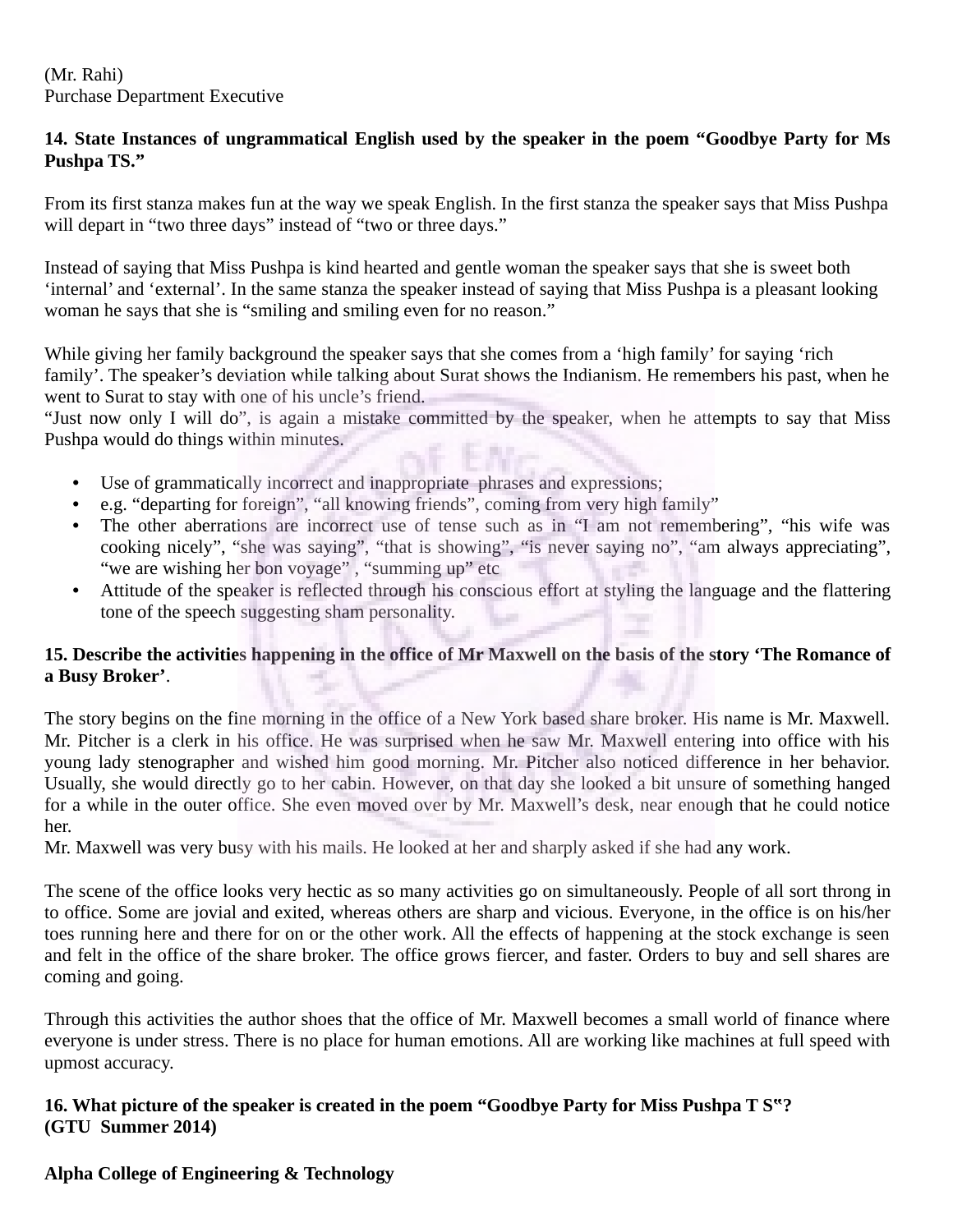Speaker, throughout the poem, talks about Miss Pushpa and slowly reveals her character. The opening lines reveal two different characters of Miss Pushpa. First is that she is intelligent, because she goes to some foreign country. The second is that the speaker calls her as his sister. This sows that Miss Pushpa is a woman of some respect.

Miss Pushpa has a smiling face. The speaker says that Miss Pushpa is always found smiling. She takes life in a happy way. The speaker also says that Miss Pushpa is kind. She is kind at heart too. She is popularly known for her kindness among many men and women.

The speaker also talks about her family background. He says that she comes from a rich family. Miss Pushpa is also known for her helping tendency and good spirit. The speaker says that whenever someone approaches Pushpa, asking for help, she would never say no. She helps everyone at all times.

#### **17. Micromax co. Ltd, Mumbai wants to establish a new plant near Sanand, Gujarat. As a consultant engineer, write a feasibility report on establishing a factory in Sanand, Gujarat. (GTU Winter 2013)**

Micromax Co. Ltd Plot no 12 Sector 8 Navi Mumbai-38554

Date: 25 June, 2014

The Managing Director Micromax Co. Ltd Plot no 12 Sector 8 Navi Mumbai-38554



Sub: Feasibility Report on selecting a suitable site to set us new plant in Sanand-Gujarat Dear Sir,

As per the decision taken in the meeting of Board of Directors on  $5<sup>th</sup>$  March, 2014 and in accordance with the direction given to me suggest the suitable site to set up a new plant in Sanand. I visited the place and did the necessary survey. Given below is the report.

Gujarat today is one of the fastest growing states in India in terms of business investment. There were many companies which are growing at a rapid speed. Ahmedabad, Baroda, Surat are the cities which have become industrial hubs of Gujarat. Having reviews varies possibilities and considerations, I would suggest Sanand as a right place.

Suitability of the sight:

Sanand is located at about 24 kms from Ahmedabad city on Ahmedabad – Viramgam highway. It is today best known as the automobile hub of Gujarat. Sanand is part of the dedicated Viramgam Special Investment Region of Gujarat. Sanand has become one of the booming entrepreneurial centers in India.

Transportation:

As it is located near the city of Ahmedabad, Sanand is about 70 km (40 miles) from a recently rebuilt international airport. It is also linked to Ahmedabad and Kutch by state highway 17. The state highway 17 joints India's National highway 8Through this, the city is linked to many of the major industrial, economic and cultural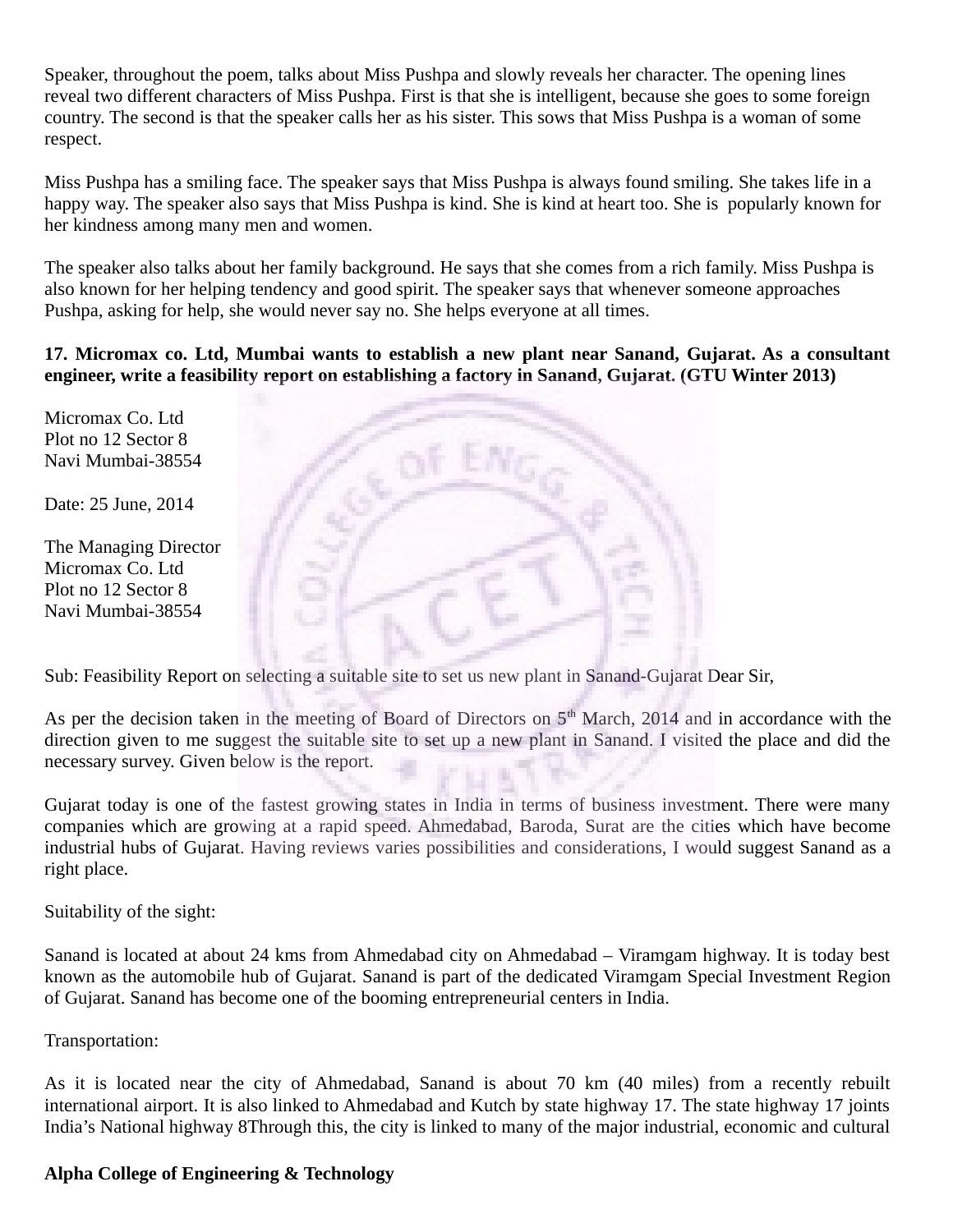regions of India. It is also connected by modern highway to Mundra port, fully operational and one of the fastest growing seaport in the Southeast India. In addition to modern highways, Sanand – Viramgam has operational broad gauge railway network connecting into major industrial centers located in Gujarat.

#### Competitive incentives

Sanand offers the following competitive incentives to the companies seeking to setup operations within Sanand region.

- Income tax incentives
- $\bullet$  10 year corporate tax holiday on export profit  $-100$  per cent for initial 5 years and 50 per cent for the next 5 years
- Exemption from dividend distribution tax
- Indirect tax incentives
- Zero customs and excise duty
- Exemption from central sales tax
- Exemption from service tax

#### Power and water supply

The local municipal authorities have agreed to facilitate water supply at the time of construction as well as during production process. The officers of Uttar Gujarat Vidyut Company Ltd (UGVCL) have also agreed for the regular supply of electricity.

#### Raw Material

It would not be difficult to manage raw material, as there are many companies manufacturing automobile parts in Gujarat.

#### Availability of the labour

The skilled and unskilled labour will easily be available. The labour wages are also not very high as compared to the other states of India.

On basis of the above information, I would suggest that Sanand is the suitable place to start our manufacturing plan in Gujarat.

Truly yours (JP Trivedi) **Secretary** 

## **18. Comment on the significance of the title "Eyes are Not Here" by Ruskin Bond. (GTU Winter 2013)**

The Eyes are not Here is a short story by Ruskin Bond. The story told in the first person narrative. The story is famous with the other title like The Eyes Have it and The Girl on the Train.

The narrator of the story is blind. He is going to Deharadun by train. The story is all about his meeting with a girl and chit-chat with her. The title highlights true value of the gift of sight .The title conveys the messages that only eyes have the power to have the actual and accurate impression of the world around us.